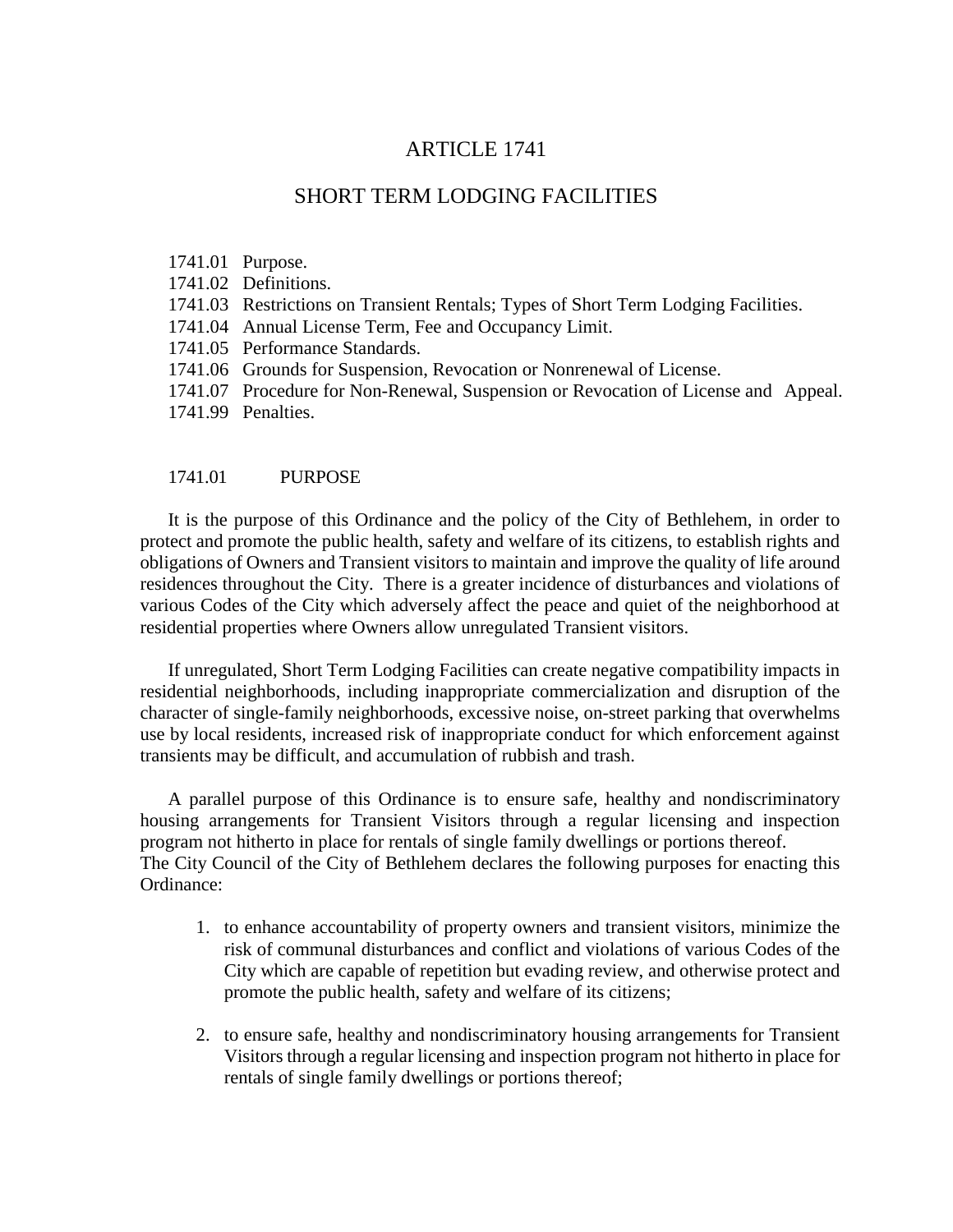- 3. to minimize negative compatibility impacts from excessive noise, on-street parking that overwhelms use by local residents, increased risk of inappropriate conduct for which enforcement against transients may be difficult, and accumulation of rubbish and trash;
- 4. to impose corresponding owner licensing arrangements for transient accommodations already in place for other residential regulated rental units.

# 1741.02 DEFINITIONS

Board of Appeal: The Board of Appeal identified in Article 150 of the Codified Ordinances of the City of Bethlehem and/or occasionally known as the "Codes Board of Appeals".

Rent or Rental: an arrangement whereby one or more persons obtain permission to occupy a property or portion thereof, regardless of whether compensation or other consideration is passed by a transient visitor to the owner or an agent of the owner.

Short Term Lodging: The occupancy of a dwelling unit or portion thereof for temporary rental occupancy by transients.

Transient visitor: An occupant of a dwelling unit or sleeping unit for not more than 30 days, unless occupant is related to the Owner as married spouse, parent or child, grandparent or grandchild, or brother or sister.

### 1741.03 RESTRICTIONS ON TRANSIENT RENTALS; TYPES OF SHORT TERM LODGING FACILITIES

Unless qualified as a hotel or bed and breakfast home use conducted in accordance with the Zoning Ordinance, Short Term Lodging is prohibited throughout the City of Bethlehem except in the following circumstances:

- A. Specific bedroom accommodation. The owner of an owner-occupied single family dwelling may rent no more than 2 bedrooms to transient visitors for a period of not less than 24 hours and not more than 30 consecutive days. Under this arrangement, the owner must occupy the residence during the stay of the transient visitor.
- B. Entire residential unit accommodation. An owner may rent his/her/their primary residence to transient visitors for a minimum period of 7 consecutive days, not to exceed 30 consecutive or nonconsecutive calendar days per year (each year shall be January  $1<sup>st</sup>$  through December  $31<sup>st</sup>$ ). Under this type of arrangement, the owner may, but is not required to, remain on the premises during the stay of the transient guests.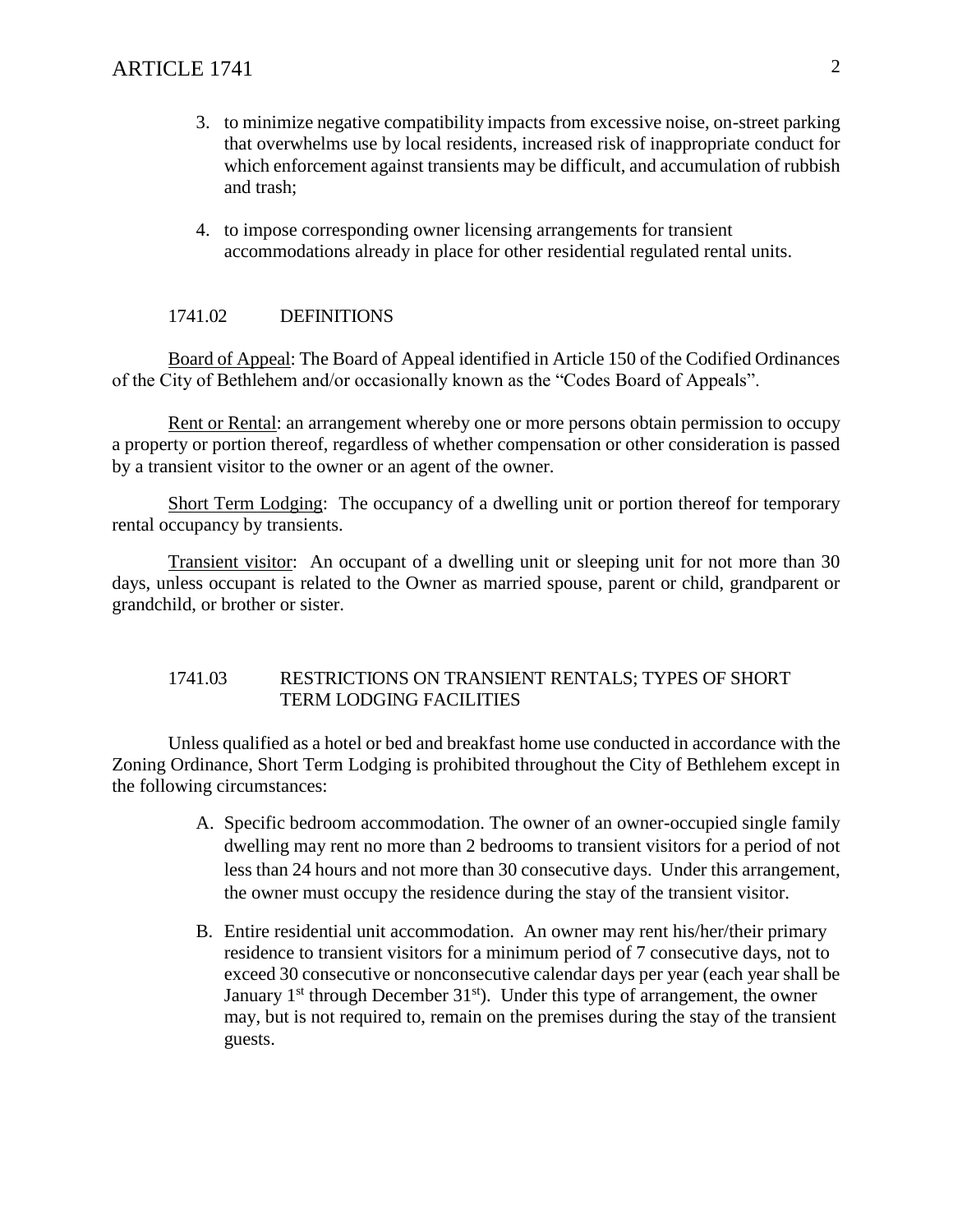# 1741.04 ANNUAL LICENSE TERM, FEE AND OCCUPANCY LIMIT

- A. Before providing any Short Term Lodging, property owners must obtain and keep current a Short Term Lodging License for each property to be designated as a Short Term Lodging Facility. Such License shall only be issued if the requirements of this Ordinance are met.
- B. Upon application in such form as may be required by the City Department of Community and Economic Development for a Short Term Lodging License or renewal thereof, each applicant shall pay to the City an annual License and inspection fee in accordance with the Housing Inspection Fee Schedule Resolution. A license for a Short Term Lodging Facility shall not be transferred or sold and will expire upon the conveyance of the property.
- C. Each License will note how many lodgers are permitted for short term rental and require the applicant to submit proof of, and remain in constant compliance with, the following:
	- 1. An accurately-drawn floor plan of the residence showing the number of bedrooms and location of smoke alarms and carbon monoxide detectors. Floor plans must show details for every level of the residence and any attached structures, and the location of windows and all interior and exterior doorways.
	- 2. In the case of Short Term Lodging where the owner-occupant rents a specific bedroom accommodation, the floor plan must clearly designate bedrooms to be used for Short Term Lodging, which must be located within the principal dwelling unit and not in an accessory building.
	- 3. The requirements of Section 5-Performance Standards of this Ordinance.

# 1741.05 PERFORMANCE STANDARDS

Any Short Term Lodging arrangement allowed under this Ordinance must meet all of the following standards:

- A. The dwelling shall remain as a SINGLE household residential living unit with common housekeeping, kitchen and laundry facilities.
- B. The current City of Bethlehem Housing Code will determine the maximum occupancy of the Short Term Lodging Facility and, in the case where the owner-occupant rents a specific bedroom accommodation, the number of individuals permitted in the designated bedroom.
- C. Nothing in this housing ordinance shall allow the Licensee to make the Short Term Lodging Facility available for use by a transient visitor or guest for nonresidential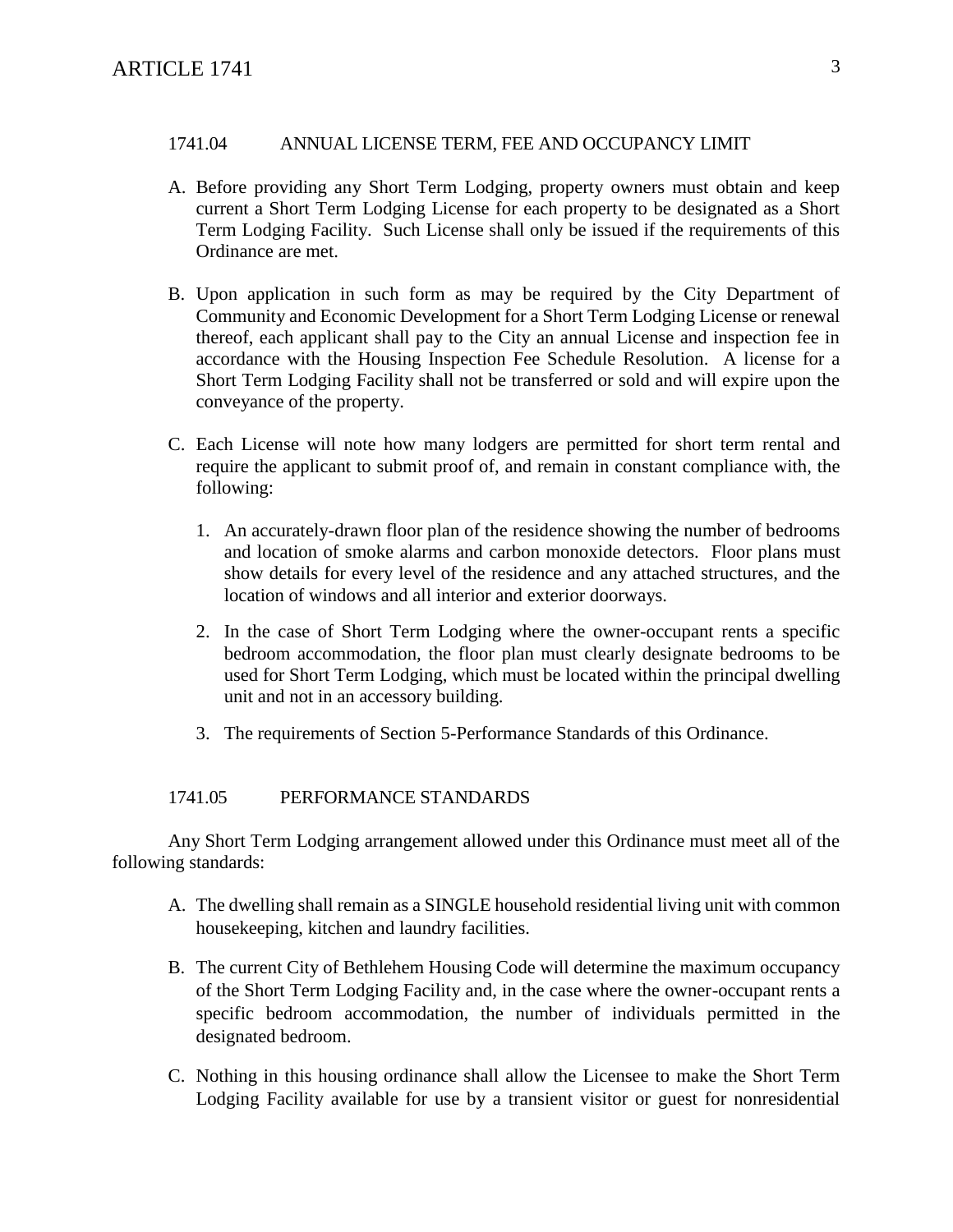purposes, such as, but not limited to, the lease or use of the property as reception space, party space, meeting space or for other similar events open to the transient guests.

- D. A Short Term Lodging Facility shall be either of the types set forth in Section 3 of this Ordinance for the entire duration of the annual License unless a new Short Term Lodging License is obtained and a new license fee is paid. A Facility may not change or mix the type of transient accommodation during a licensed period.
- E. The Short Term Lodging Facility shall not adversely affect the residential character of the neighborhood. Short term rental may not generate noise, vibration, glare, odor or other effects that unreasonably interfere with a person's enjoyment of his or her neighborhood.
- F. The owner shall be responsible for the safety and welfare of all transient visitors and guests, preserving the peace and quiet of the community within which the Short Term Lodging Facility is found from noises or disruptions caused by any transient visitor or guest, and to maintain the property in accordance with all laws, regulations and ordinances, including but not limited to any conduct which would qualify as disruptive conduct within the meaning of Article 1739.01.B of the Codified Ordinances of the City, and promptly report those persons violating the same to the responsible City officers and departments for enforcement purposes.
- G. There shall be an annual inspection, conducted by the City of Bethlehem Bureau of Housing, in accordance with the fee schedule resolution. The owner of the Short Term Lodging Facility is responsible for scheduling the inspection and paying the fee. Failure to do so will result in revocation of the Short Term Lodging license.
- H. The owner of the Short Term Lodging Facility must apply for and keep current with a City of Bethlehem Business Privilege Tax License.
- I. There shall be no physical changes to the premises so that it no longer looks like a single family dwelling, such as constructing a separate entrance for the use of the transient visitor or guest.
- J. The owner of the Short Term Lodging Facility shall submit a Certification of Trash Hauler to the City on an annual basis. The owner of the Short Term Lodging Facility is responsible for trash and recycling removal. Lodgers must be notified of trash and recycling collection days.
- K. With respect to making the property available for use, the owners of the Short Term Lodging Facility shall comply with the anti-discrimination provisions of Article 145 and 1737 of the City of Bethlehem Codified Ordinances.
- L. The owner of the Short Term Lodging Facility must maintain a ledger which details the length of stay of each transient visitor and present same to a City of Bethlehem Code Enforcement officer when requested.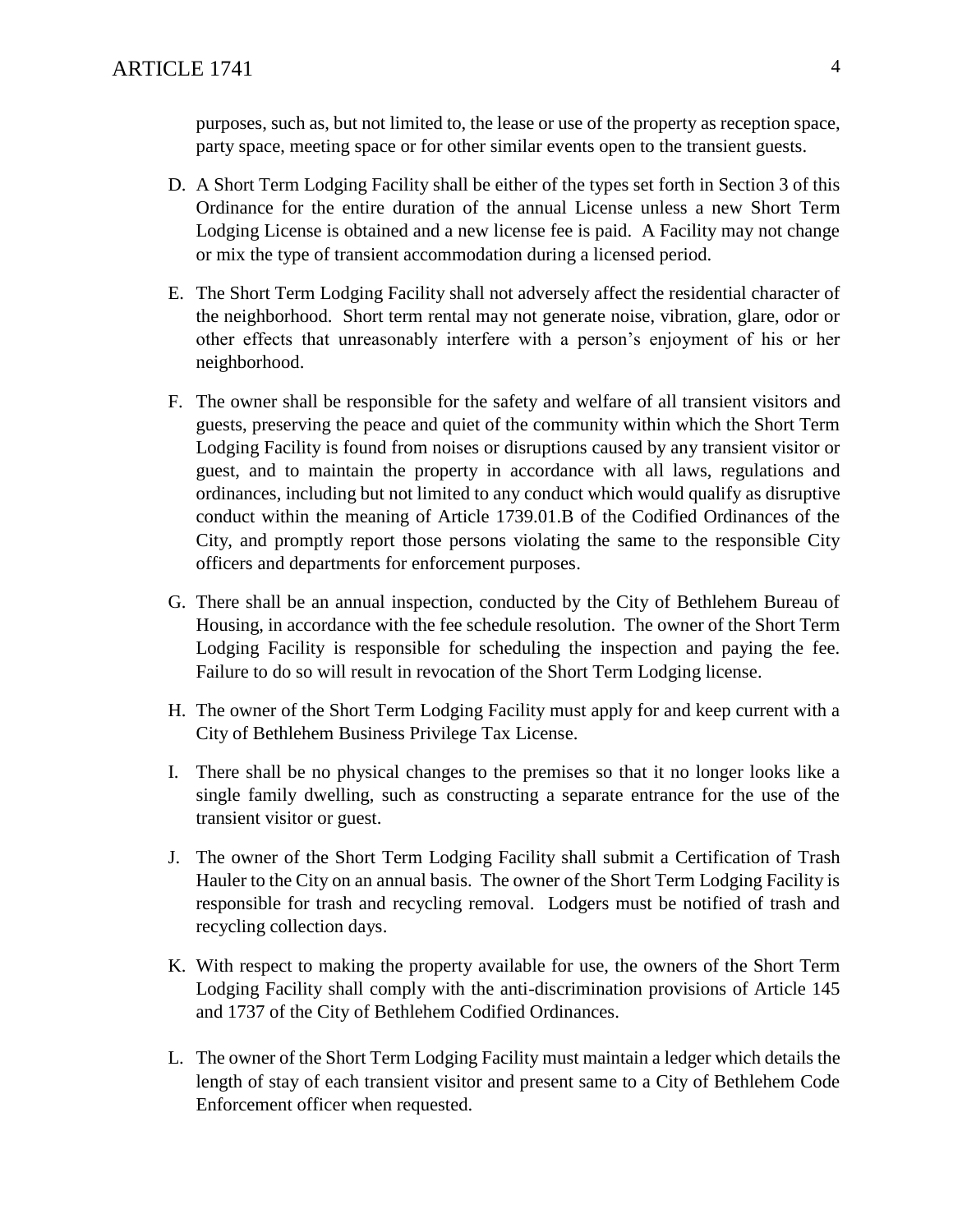# 1741.06 GROUNDS FOR SUSPENSION, REVOCATION OR NONRENEWAL OF LICENSE

- A. General. Aside from seeking fines under Section 8 of this Ordinance, the Code Official may take administrative disciplinary action against an owner that may result in a formal warning, non-renewal, suspension or revocation of the Short Term Lodging Facility License, for violating any provision of this Ordinance that imposes a duty upon the owner and/or for failing to regulate the breach of duties by Occupants as provided for herein.
- B. Definitions of Options to the Code Official.
	- 1. Formal Warning Formal written notification of at least one violation of this Ordinance. Upon satisfactory compliance with this Ordinance and any conditions imposed by the Code Official and/or the City of Bethlehem, the formal warning shall be removed when the Owner applies for License renewal at a time set by the Code Official or by City of Bethlehem.
	- 2. Suspension The immediate loss of the privilege to rent the Short Term Lodging Facility for a period of time set by the Code Official not to exceed one year from the date of suspension of the License. The Owner, after the expiration of the suspension period, may apply for License renewal without the need to show cause why the Owner's privilege to apply for a License should be reinstated, provided the Owner has paid a new license fee. Upon suspension, the Owner shall take immediate steps to evict, and disallow any further use by, all Transient Visitors at the Short Term Lodging Facility through the end of the suspension period and any unlicensed period.
	- 3. Revocation The immediate loss of the privilege to rent the Short Term Lodging Facility for any period of time longer than one year or for a second or subsequent suspension of the license for the same Facility, as may be determined by the Code Official. Upon revocation, the Owner shall take immediate steps to evict, and disallow any further use by, all Transient Visitors at the Short Term Lodging Facility through the end of the suspension period and any unlicensed period.
	- 4. Reinstatement A Short Term Lodging license shall be reinstated from suspension or revocation if the owner or operator of a Short Term Lodging facility corrects all reason(s) for the suspension or revocation of the Short Term Lodging License and has paid a new license fee and all court penalties, if any, obtained pursuant to Section 8 of this Ordinance.
	- 5. Non-Renewal The denial of an application for License renewal after expiration of any License term due to the failure of the Owner to comply with the requirements of this Ordinance or failure to correct the conditions for which his or her license was previously suspended or revoked. Unless otherwise prohibited by the suspension or revocation of a Short Term Lodging license, the City will permit the Owner to maintain Transient Visitors in the Premises until the end of the license term but will not accept applications for renewal of the License until a time set by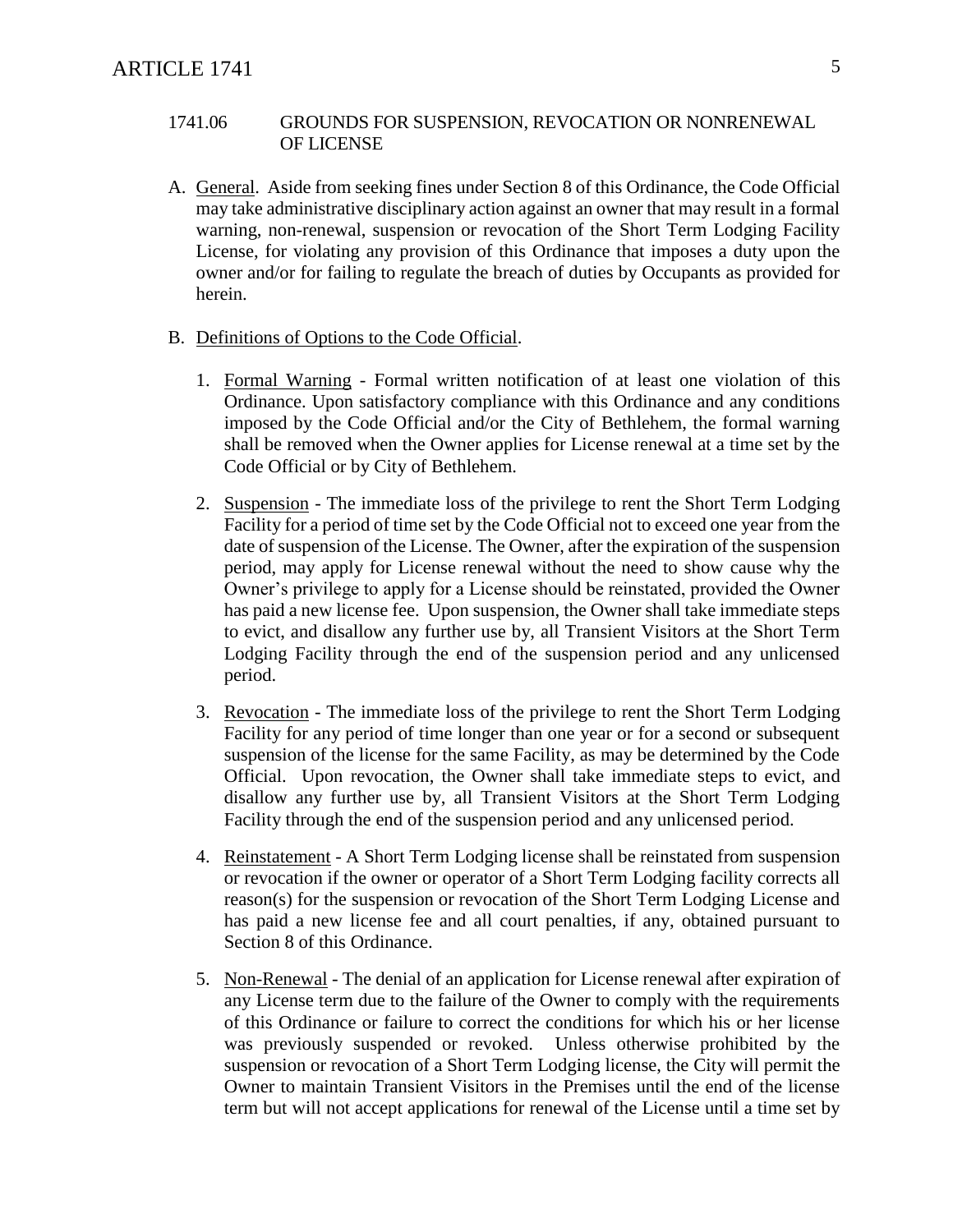the Code Official or by City of Bethlehem such time not to exceed one year from the renewal date.

- 6. Other remedies Nothing in this Ordinance shall limit the right, power or jurisdiction of the City to proceed against the Owner or any transient visitor or guest under any other law, regulation or ordinance
- C. Criteria for Applying Sanctions.
	- a. The Code Official, when applying sanctions, shall consider the following:
		- i. The effect of the violation on the health, safety and welfare of the Occupants of the Short Term Lodging Facility and other residents of the Premises.
		- ii. The effect of the violation on the neighborhood.
		- iii. Whether the Owner has prior violations of this Ordinance and other ordinances of the City or has received notices of violations as provided for in this Ordinance.
		- iv. Whether the Owner has been subject to sanctions under this Ordinance.
		- v. The action taken by the Owner to remedy the violation and to prevent future violations, including any written plan submitted by the Owner.
		- vi. Notwithstanding any past or pending administrative action taken to suspend, revoke, or not renew a license for Short Term Lodging Facility license, upon conviction of a third offense under Section 8 of this Ordinance within any 5-year period, the Owner of the Facility, and his/her successors, heirs and assigns, shall be disqualified from using the property as a Short Term Lodging Facility for a period of 2 years.
- D. Reasonable Conditions. In addition to enforcing sanctions as set forth above, the Code Official may impose upon the existing or subsequent licenses reasonable conditions related to fulfilling the purposes of this Ordinance.
- E. Search Warrant. Upon a showing of probable cause that a violation of this Ordinance or any other ordinance of the City of Bethlehem has occurred, the Code Official may apply to the Magisterial District Judge having jurisdiction in the City of Bethlehem for a search warrant to enter and inspect the premises.

# 1741.07 PROCEDURE FOR NON-RENEWAL, SUSPENSION OR REVOCATION OF LICENSE AND APPEAL.

A. Form of Notification. Following a determination by the Code Official that grounds for non-renewal, suspension or revocation of a Short Term Lodging license exist, the Code Official shall notify the Owner of the action to be taken by the Code Official and the reason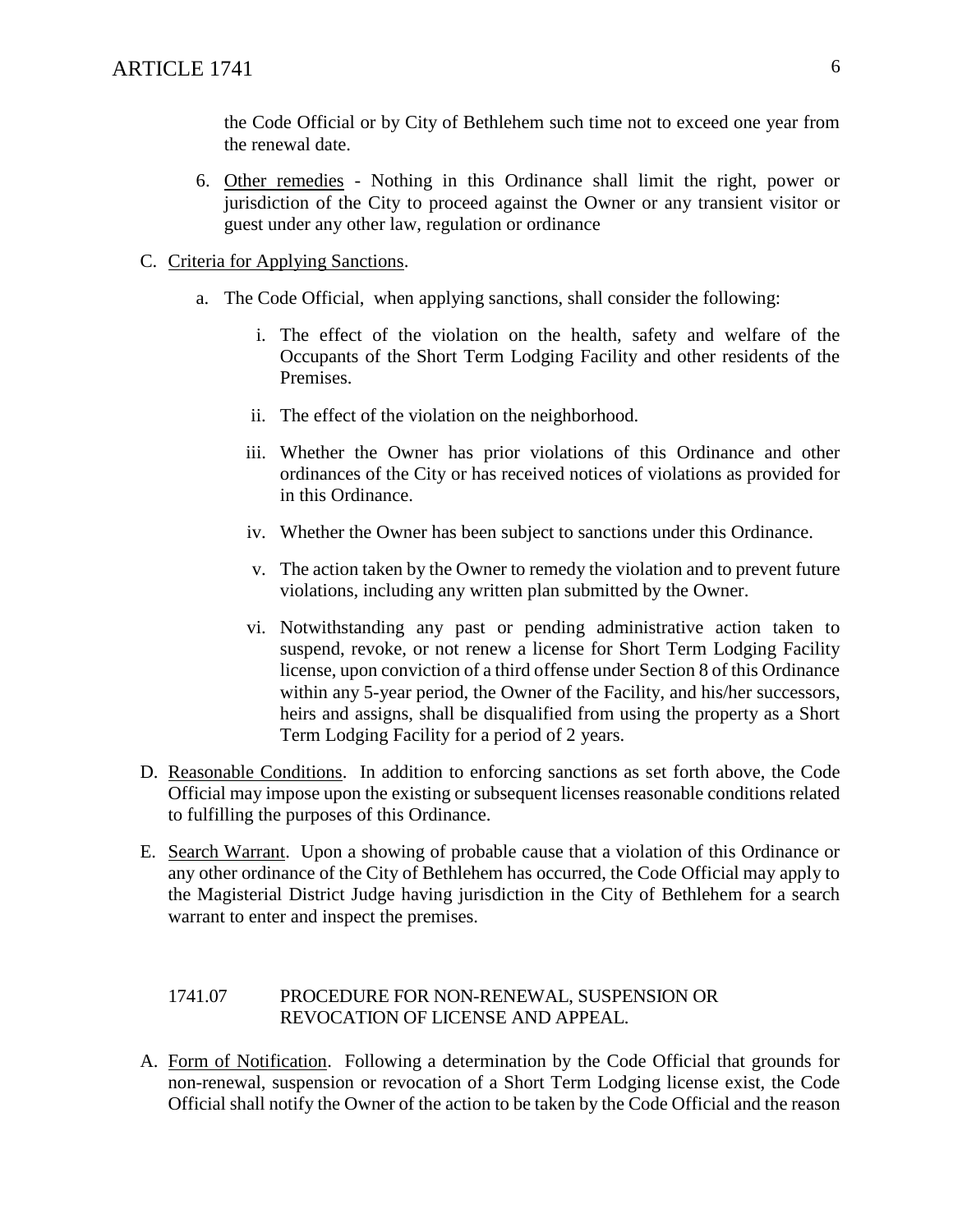therefor. Such notification shall be in writing. addressed to the Owner in question, and shall contain the following information:

- 1. The address and identification of the particular Short Term Lodging Facility affected.
- 2. A description of the violation which has been found to exist.
- 3. A statement that the License for said Short Term Lodging Facility shall be either suspended or revoked, or will not be renewed for the next License period. In the case of a suspension or revocation, the notice shall state the date upon which such suspension or revocation will commence, and in the case of a suspension shall also state the duration of said suspension and may extend into a period of license renewal. A revocation shall last through the end of the current license period and may be combined with a period of disqualification for renewal.
- 4. A statement that, due to the non-renewal, suspension or revocation (as the case may be), the Owner is prohibited from allowing use of the Facility by Transients.
- B. Delivery of Notification. The Code Official shall post the notice at a conspicuous place at the Short Term Lodging Facility and transmit a copy to the Owner by personal delivery and/or some method documenting delivery thereof through United States Postal Service or a private carrier to the Owner or an adult person in responsible possession of the residence or business of Owner. In the event such personal delivery or documented delivery cannot be accomplished after a reasonable attempt to do so, then the notice may be sent to the Owner at the address stated on the most current License application for the Short Term Lodging Facility in question, by regular first class mail, postage prepaid. If such notice is not returned by the postal authorities within five days of its deposit in the U.S. mail, then it shall be deemed to have been delivered to and received by the addressee on the fifth day following its deposit in the U.S. mail, and all time periods set forth under Section 1 above, shall thereupon be calculated from said fifth day.
- C. Appeals. Any Owner affected by a decision of the Code Official or a notice or order issued by the Code Official shall have the right to appeal to the board of appeals, provided that a written application for appeal is filed within 10 days after the day the decision, notice or order was served. An application for appeal may be made when it is claimed that: the true intent of the Codes or rules legally adopted thereunder have been incorrectly interpreted, the provisions of this code do not fully apply, and/or whether the period of license suspension, revocation and/or nonrenewal was appropriate.